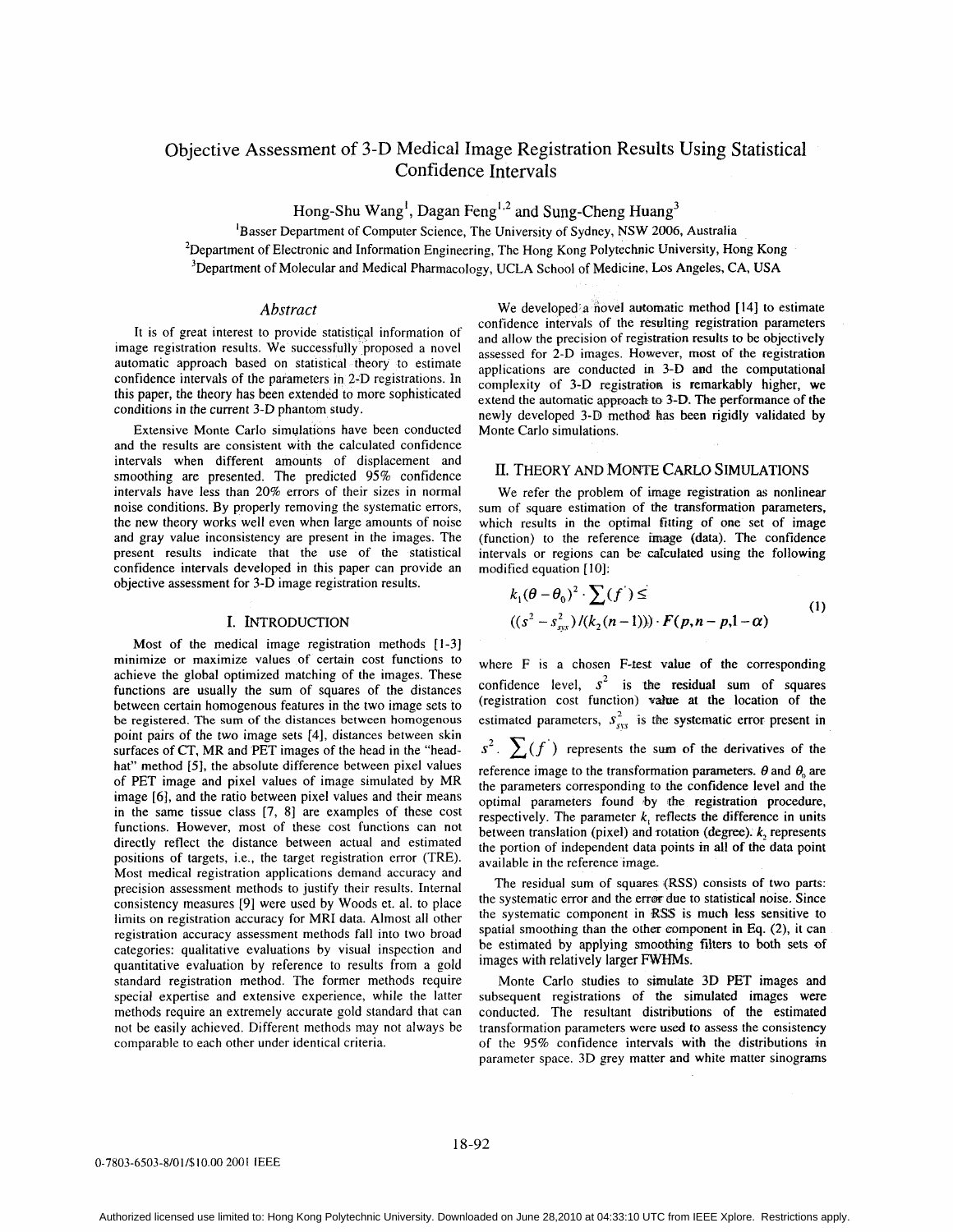of the segmented 3D Hoffman brain phantom [ll] were combined with the grey-to-white ratios of 2:1, 3:l and 4:l before reconstruction to see whether the discrepancies of the ratios in two images can affect the confidence intervals. Then, filtered back-projection reconstruction programs with various filters (i.e., Hanning, Ramp, Butterworth, Ham, Parzen and Shepp-Logan filters) were employed to reconstruct images of size 128x128x128. Various amounts of spatial displacements were introduced. Various levels of Poisson noise (i.e., total counts of  $5x10^5$ ,  $1x10^6$  and  $2x10^6$  per slice) were simulated. A 3-D Gaussian smoothing filter with a FWHM of *5* mm is applied to both sets of images before registration. The Powell's algorithm [12] was selected as the optimization procedure.

#### III. RESULTS AND DISCUSSIONS

To determine the effective number of independent data points in the calculation of Eq. (l), we have drawn curves of the average numbers of data points falling outside of the 95% confidence intervals for every 100 simulations. It shows that

 $k_2$  should be chosen as  $4.7 \times 10^{-4}$ .

To illustrate the low correlation among the parameter estimates, the estimated rotation and translation parameters of 100 simulations were plotted with the 95% confidence region calculated based on Eq. (I). No strong inter-dependency of parameters is seen and the displacement parameter estimates concentrate at the center of the confidence region. The relative independence of the parameter estimates indicates that the confidence intervals could be calculated without considering the covariance terms and thus can be easily extended to higher dimensional parameter spaces.

The accuracy of the confidence intervals was found to be invariant to displacements and reconstruction filters from the simulation results. The confidence intervals obtained from the Monte Carlo simulations conform to the calculated intervals. The calculated confidence intervals need less than 20% adjustment of their values (Figures 1 and 2).



Figure 1: The calculated confidence intervals for rotation (in degree) and their errors.



Figure 2: The calculated confidence intervals for translation (in pixel) and their errors.



Figure 3: Calculated confidence intervals/parameters and their errors.

3-D Gaussian smoothing filters with various FWHM kernels were applied prior to registration. The RSS kernel curves were drawn. It is found that both terms in **Eq. (2)**  responded to smoothing changes, but the RSS curve due to noise is much sharper at small FWHMs and has a shape gradually approaching that of the systematic RSS curve. When the derivatives of the curve is less than a certain threshold value (0,001 scaled), the corresponding RSS provides the appropriate estimation of the systematic errors.

Figure 3 shows the calculated confidence intervals/parameters and their errors. With adjustments for the systematic component of RSS, the estimated 95% confidence intervals require an average adjustment of only IO%, and about 35% adjustment in extreme cases.

# IV. CONCLUSIONS

The predicted confidence intervals based on statistical regression are consistent with the simulation results. Varying the amount of displacement, reconstruction filters, noise levels, or tracer distributions has little influence on the confidence intervals calculated, which demonstrated the robustness of this method. This method is also expected to be

## 18-93